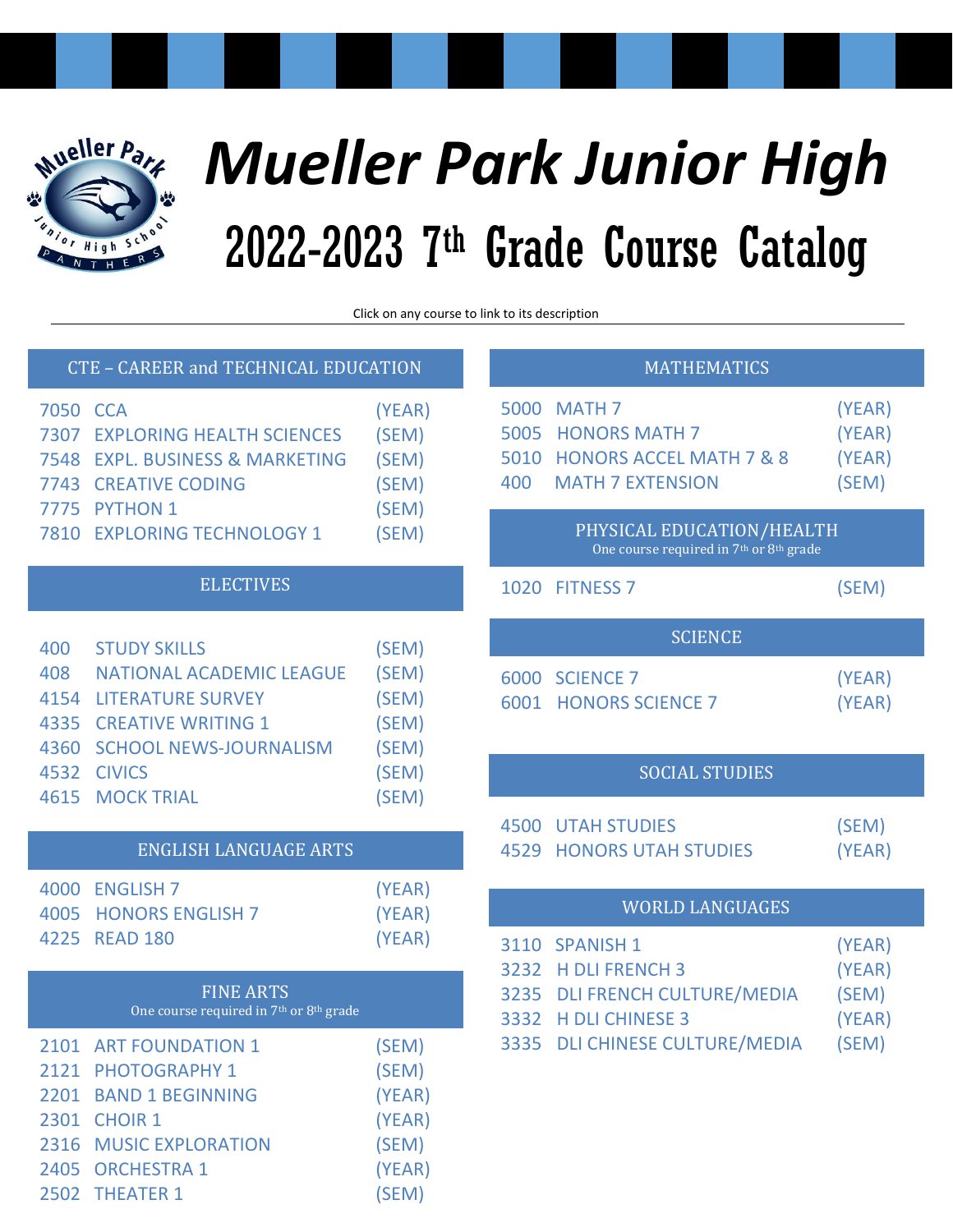## <span id="page-1-1"></span><span id="page-1-0"></span>**7050 Career and College Awareness (year)**

#### **Fee: \$12\***

College and Career Awareness offers exploration and preparation in college and career pathways focusing on jobs that are high skill and high demand, as well as satisfying and financially rewarding. The College and Career Awareness course is designed to help students identify their interests, abilities, and skills. With appropriate developmental information related to careers, educational pathways, and self-knowledge, students can begin to make college and career goals for the future. College and Career Awareness is designed to acquaint students with the Utah labor market and the employment opportunities for which they can prepare by defining a College and Career Ready Plan.

## **7307 Exploring Health Sciences (semester)**

#### **Fee: \$15**

An exploratory and hands on course designed to increase awareness of health science professions and explore opportunities in the Health Science pathway.  The course explores legal and ethical behaviors, basic communication skills, basic structures and functions of the body, basic healthcare and first aid skills.  Students will gain knowledge of the Career and Technical Study Organization (CTSO) associated with healthcare – HOSA:  Future Health Professionals, and possible participation in the CTSO. 

#### **7548 Exploring Business & Marketing (semester) Fee: \$15**

Students will have an opportunity to explore the Business and Marketing profession through numerous hands-on activities and the ability to examine and create their own business proposals. During the course students will participate in business basics, marketing, employment skills, entrepreneur, finance, accounting, and leadership skills. The students will be exposed to the different career options and courses within the Business and Marketing Career Pathway.

## **7743 Creative Coding (semester)**

## **Fee: \$10\***

Creative Coding through Games and Apps is a semester course for introduction to programming for the early secondary grades. The course is designed to attract and reach a broad and diverse range of students, including those who may have never considered programming. Students learn how to code by working in a real software development environment to design, program and publish mobile apps and games. Learning to code by creating real products, students discover how to make amazing things and have an impact on the world.

## **7775 Python 1 (semester)**

## **Fee: \$10**

There are many coding languages being used by computer coders but one of the most used, and growing in popularity, is Python. This course will take you through the basics of Python 3 and help you build your skills to the point where you will be able to create simple games and work on and edit more complex games with Python coding language. Students will become fluent in the understanding and use of basic Python syntax including learning how to create and use variables, define, and use functions, while-true loops, if/else statements, multipliers and more. We will create some of our own sprites (game characters) and use these in Python coded games of student's creation. If you have done some work in Python already, great, but no previous coding experience is necessary for this course.

#### **7810 Exploring Technology 1 (semester) Fee: \$10\***

This course is a comprehensive action-based educational program that explores and introduces the knowledge to develop skills related to the following topics: technology, manufacturing, flight, electronics, engineering and applied physics. The course includes hands-on projects such as: boomerangs, thermal casting, electrical circuits and hot air balloons.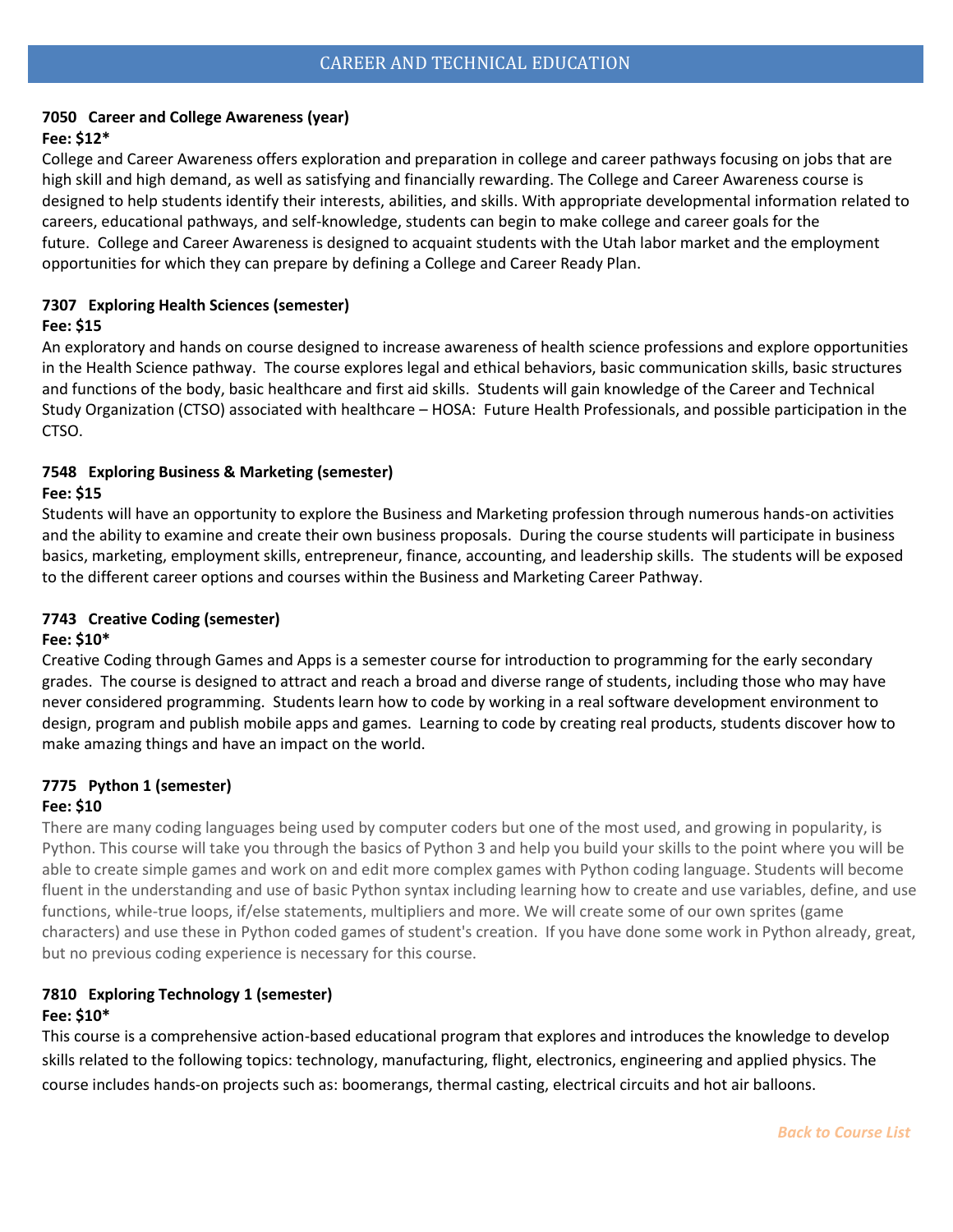## **ELECTIVES**

#### <span id="page-2-0"></span>**400 Study Skills (semester)**

This is a comprehensive positive youth development, organization, and study skills program. The program focuses on young adolescent's life and citizenship skills within a caring and consistent environment. Work completion is an emphasis.

#### **408 National Academic League (semester)**

The National Academic League is a class that combines competitiveness, strategy, teamwork, and cooperation in a group effort focusing on learning problem solving skills, critical thinking, and scholarship. In this class, students will cover game strategies as well as content from Math, English, Science, History, Geography, and Current Events. The skills used in a National Academic League competition have a lot of applications in other classes. If you are interested in being on the team, this is a good resource to prepare, if you are not interested in being on the team, it is a good place to build your skill set, and learn strategies for success.

#### **4154 Literature Survey (semester)**

This enriched, project and discussion-based class will focus on contemporary literature and issues. Students will practice speaking and listening skills as they connect themes to relevant world problems. Offered as a joint 7th & 8th grade class OR 9th grade only class.

## **4335 Creative Writing 1 (semester)**

Students will focus on the art of storytelling, for both fiction and non-fiction, in several genres. Principles of plot structure, characterization, voice, dialogue, description, and point of view will be studied and practiced, with the end goal of producing polished prose, poetry, and dramatic writing. At the end of the course, students should enjoy writing and composing, and be looking to improve their ability to bring their ideas to life on paper. This course is not designed to remediate basic skills in grammar and spelling.

#### **4360 School Newspaper-Journalism (semester)**

Journalism 1 gives students the chance to explore the nature and ethics of news. Students will learn to identify newsworthy topics, conduct interviews, and write stories based on real school and community events. Students in this class will need to be self-motivated and creative. They must be prepared to work closely and productively on their own and with others. They must be prepared to do some work outside of class and should enjoy writing.

#### **4532 Civics (semester)**

In this class you'll learn about the foundations of our government, the Declaration of Independence, the Constitution, and the Bill of Rights. You'll also learn about our government structure--both state and federal, economic principles, elections and voting, the judicial system, the rule of law, and the roles, responsibilities, and opportunities of citizenship.

#### **4615 Mock Trial (semester)**

In this course students have the chance to be involved in a simulated courtroom experience. They will be provided facts, signed affidavits, and other legal information regarding court cases. Students play roles of witnesses, attorneys, clerks, and bailiffs in courtrooms. Students prepare to participate in a state competition.

*[Back to Course List](#page-0-0)*

## ENGLISH LANGUAGE ARTS

#### <span id="page-2-2"></span><span id="page-2-1"></span>**4000 English 7 (year)**

English 7 students will improve reading, writing, and presentation skills through project-based cognitive development and rubrics. Students will focus on reading/analyzing complex texts and writing narrative, argumentative, and informational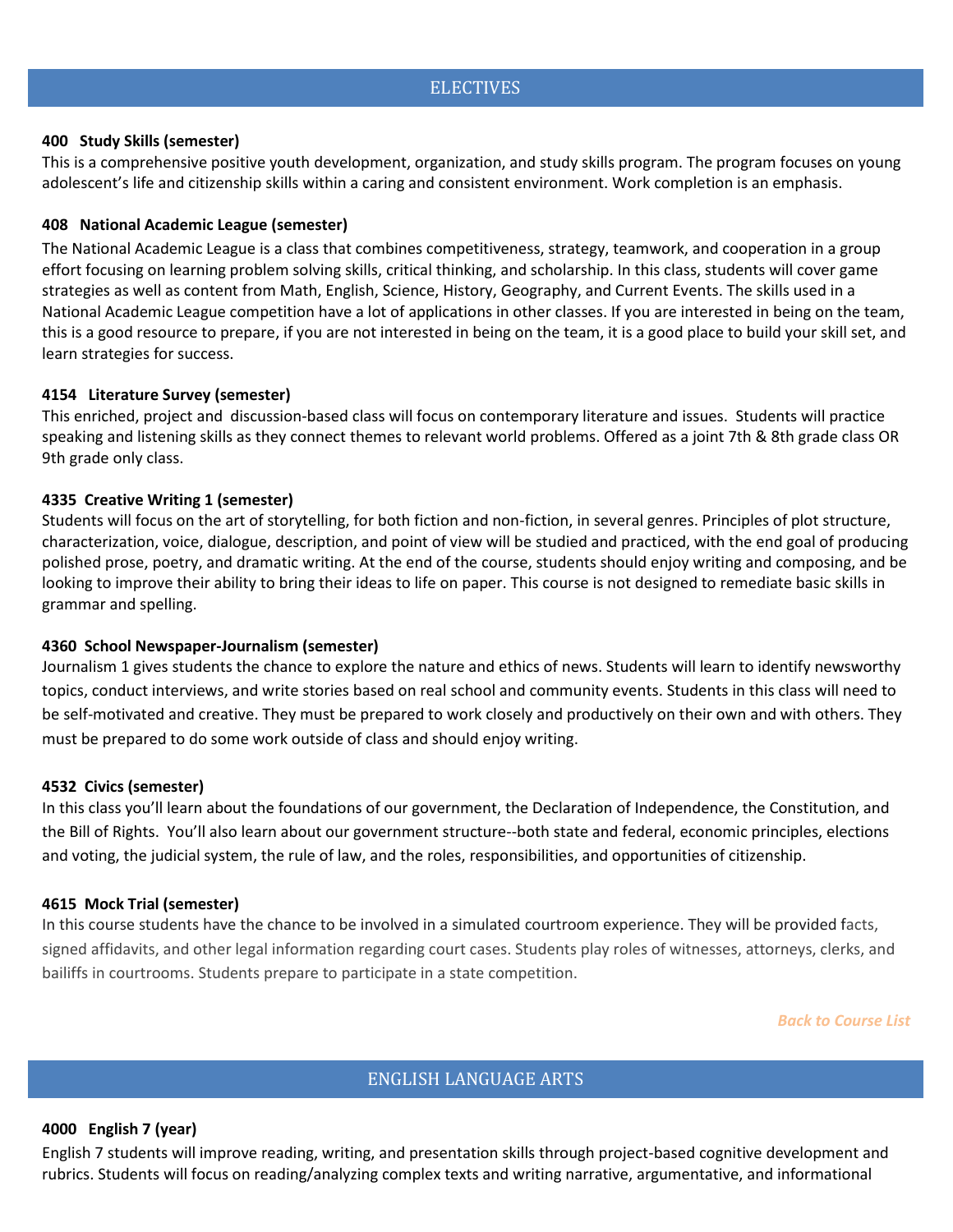pieces. They will also develop skills in word meanings, point of view, mechanics, and other focus areas. They will be using the Summit Platform to access and drive this learning in conjunction with teacher instruction and group collaboration.

## <span id="page-3-4"></span>**4005 Honors English 7 (year)**

Honors English 7 students will improve reading, writing, and presentation skills through project-based cognitive development and rubrics. Students will focus on reading/analyzing complex texts and writing narrative, argumentative, and informational pieces. They will also develop skills in word meanings, point of view, mechanics, and other focus areas. Honors students are expected to handle rapid pacing, increased rigor, and greater complexity in learning situations. They will be using the Summit Platform to access and drive this learning in conjunction with teacher instruction and group collaboration.

## **4225 Read 180 (year)**

This course is designed to strengthen reading skills. READ 180 is a research-based reading intervention program designed to raise the reading levels and test scores of struggling readers. While strengthening these skills, the English core will also be addressed and taught. The class is divided into sections: whole group instruction, small group/individualized instruction, independent and modeled reading, and content-based reading.

## **Students are placed in this class by administration and counselors based on reading test scores.**

<span id="page-3-0"></span>*[Back to Course List](#page-0-0)*

FINE ARTS One course required in 7<sup>th</sup> or 8<sup>th</sup> grade

## <span id="page-3-2"></span><span id="page-3-1"></span>**2101 Art Foundation 1 (semester)**

## **Fee: \$15\***

This class will have special emphasis on introductory exploration of the world of art. Projects will introduce the student to art principles and elements such as line, balance, value, proportion, etc. Projects may include but are not limited to collage, cartooning, shading and perspective.

## **2121 Photography 1 (semester)**

# **Fee: \$15\***

Intro to Digital Photography is a course to teach students the basics of photography, editing, and creative problem solving through digital media. Photography students will learn how to use a digital camera to create a well exposed photo, effectively compose, and create photographs. Students will learn basic photo editing and file organization in Adobe Lightroom, alongside some basic editing in Adobe Photoshop. The history of photography will be taught to inform the students of how digital photography came to be, as well as how photography has impacted the world as we know it today. Career avenues concerning digital photography and editing will be explored and modeled within class assignments.

## **2201 Band 1 Beginning (year) – Brass, Percussion, Woodwinds**

Beginning Band 1 is beginning instruction in playing an instrument. Emphasis is on tone production, note reading, and basic skills of playing a musical instrument. For brass and woodwind instruments, no experience is necessary. Instruments include trumpet, trombone, French horn, baritone, tuba, flute, oboe, clarinet, bass clarinet, bassoon, alto saxophone, and tenor saxophone. The French horn, baritone, and tuba are available from the school to rent. A limited number of oboes, bass clarinets, tenor saxophones, and bassoons are available from the school to rent. No drum set playing is taught. **Students must have one or more years of successful piano lessons to be considered for the percussion section.** Instrument selection will take place following registration, under the supervision of the Director of Bands. Summer Band or private lessons are encouraged. Some instruments are available for rent from the school for \$95.00. The fee covers the year and should be paid during registration in the fall. All Beginning Band students will participate in the Fall, Christmas, and Spring concerts.

## <span id="page-3-3"></span>**2304 Choir 1 (year)**

Students will be taught beginning vocal concepts and music skills related to singing including music theory and sight singing. Performances outside of regular school time are a requirement of the course.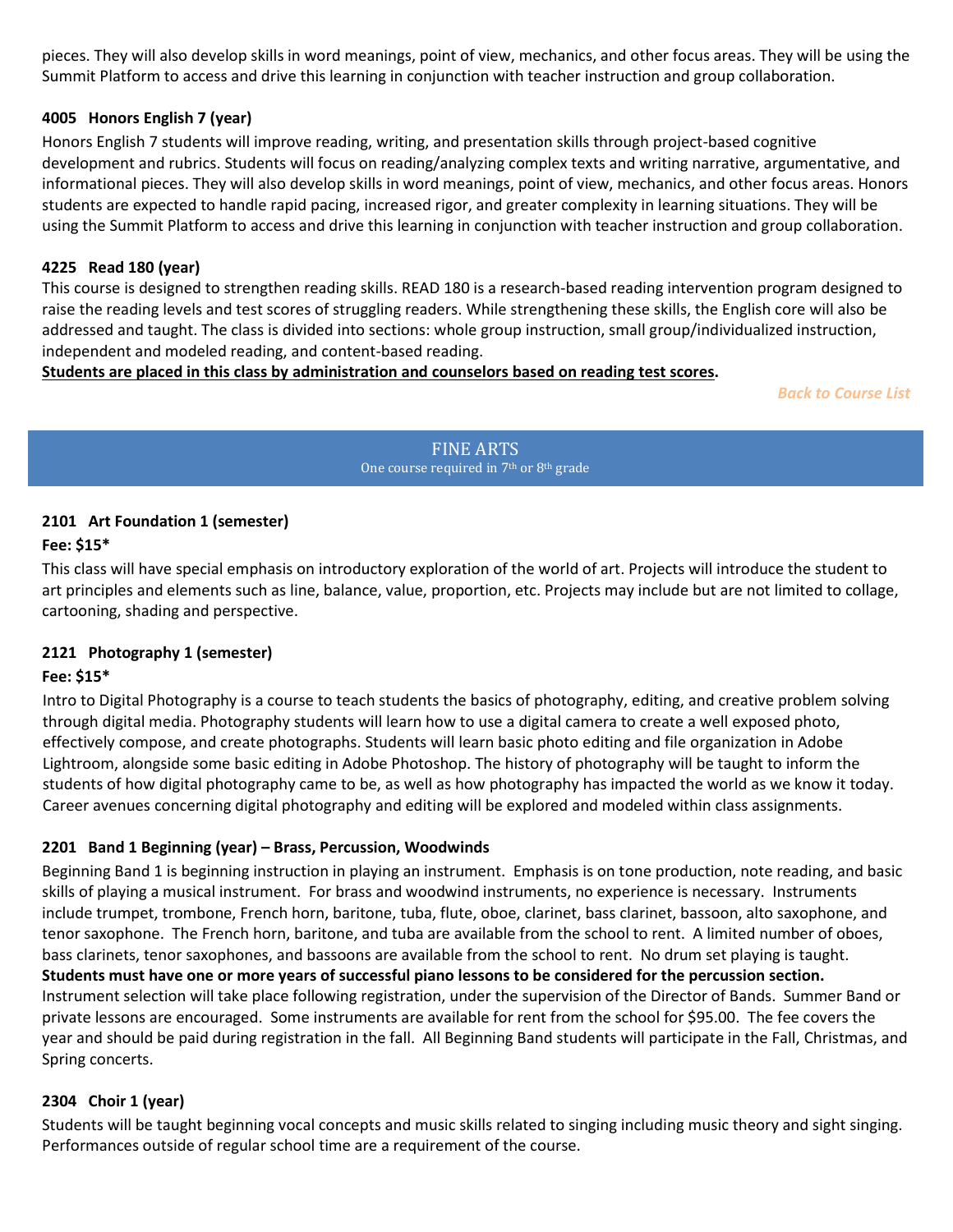## **2316 Music Exploration (semester)**

Music Exploration is an introduction to music. covering basic concepts of music from classical to rock/pop music. Concepts learned will include the history and development of music, instruments, basic music theory fundamentals, listening, performing, analyzing and creating music, and exploring career possibilities. We will be learning these concepts using music that you know and enjoy, and also introduce you to new varied types of music all in a fun safe awesome class!!

## <span id="page-4-0"></span>**2405 Orchestra 1 (year)**

<span id="page-4-1"></span>This course is for all students who want to learn, or continue learning a stringed instrument: violin, viola, cello, and bass. Students who have participated in the Davis County Elementary Strings program during sixth grade or have taken at least six months of private instruction on a string instrument can register for this class. Students who have no prior string experience are welcome to participate, but must contact the Orchestra Instructor for acceptance into the class. Framework for this class follows the Utah Music Core Curriculum and the National Standards for the Arts Education. Emphasis will be placed on note reading, listening, proper positioning, creating, evaluation, and performance.

## **2502 Theater 1 (semester)**

Students learn the basics of acting through improvisation, character, voice, and movement, through scene work and group activities. They are introduced to technical theatre including set, lighting, sound, costume, and make-up. This is a participation class where you are interacting with classmates as an ensemble, working with partners, and moving every day. Much of your grade is based on participation. This class does small scene presentations in class but does not produce a play.

*[Back to Course List](#page-0-0)*

# **MATHEMATICS**

## <span id="page-4-3"></span><span id="page-4-2"></span>**5000 Math 7 (year)**

This course instruction will focus on four critical areas: (1) developing understanding of and applying proportional relationships;(2) developing understanding of operations with rational numbers and working with expressions and linear equations; (3) solving problems involving scale-drawings and informal geometric constructions, and working with two-and three-dimensional shapes to solve problems involving area, surface area, and volume: and (4) drawing inferences about populations based on samples.

## <span id="page-4-5"></span><span id="page-4-4"></span>**5005 Honors Math 7 (year)**

This course will cover the four critical areas listed in the Grade 7 Mathematics Course and add extra topics that would interest an advanced Middle School student. Some examples of the extra topics include but aren't limited to: using math to create codes, mathematical patterns in nature and in art, number systems in different bases, ancient number systems, and an introduction to matrices. Concepts will be explored to a greater depth with increased use of contextual situations. The course will have increased rigor and advanced content that will challenge the minds of high ability students.

## **5010 Honors Accelerated Math 7 & 8 (year)**

This course covers all the 7th and 8th grade math DESK standards in a single year and moves very fast with minimal repetition. Acceleration provides an opportunity to take additional AP math courses in high school. Students that enroll in the accelerated course as a seventh grader are still required to earn three credits of math while in high school in order to fill requirements in mathematics for graduation. Placement in the accelerated course will be determined by the student's junior high school and includes one of the following sources of evidence. 1. Student may complete a digital portfolio that includes a mindset inventory, a student essay, a parent essay, and video responses to tasks. This portfolio is reviewed by a district committee and scoring is used to inform junior high schools as placement decisions are made. Interested students should complete the form found at LINK. Students will then be enrolled in a Canvas course through which all items will be submitted. This invitation will arrive in your student's district-issued email account inbox. 2. Student may complete the CogAT assessment. Scores are used to inform junior high schools as placement decisions are made. Interested students should complete the form found at LINK. Students will participate in the exam at the Assessment Department office and will be notified of available dates and times. Students desiring to accelerate math courses should be planning a career in a field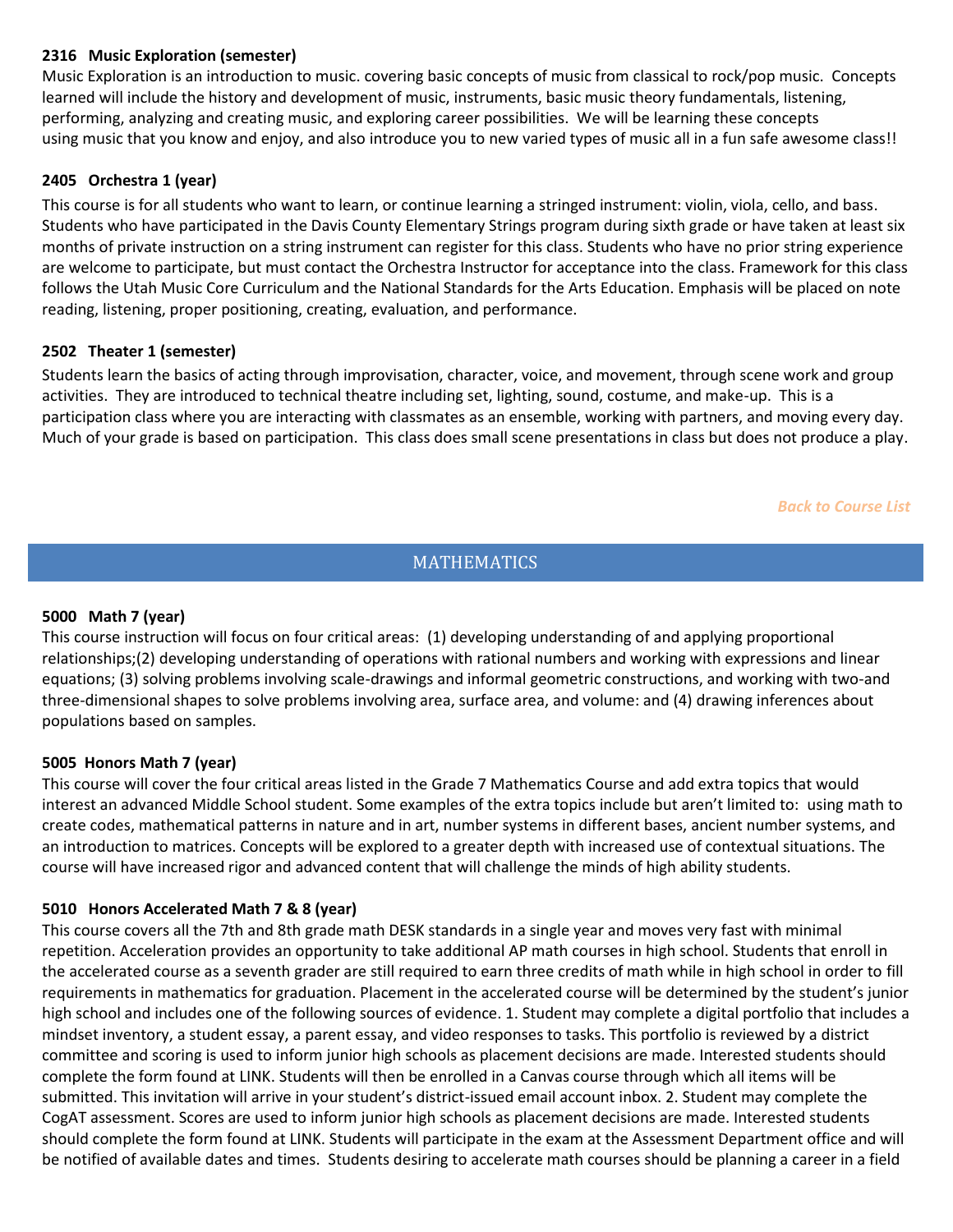that requires higher level math and are appropriately ready for the responsibility of directing much of their own study. For questions contact Michael Archibald @ 801.402.6300

#### **5021 Math Extension 7 (year)**

This class is designed to give students extra support for their regular math class. Class time will be used to reteach and clarify concepts taught the day before. We will work together to complete and review homework assignments. In-class activities and practice will be used to reinforce math concepts, but no additional homework will be given. **Students can be referred by teachers but are placed in this class by administration and counselors.** There is limited space in this class, so we use a variety of data sources to determine which students need this class the most before placing students in it.

#### *[Back to Course List](#page-0-0)*

PHYSICAL EDUCATION One course required in 7<sup>th</sup> or 8<sup>th</sup> grade

# <span id="page-5-1"></span><span id="page-5-0"></span>**1020 Fitness 7 (semester) PE Uniform: \$10**

Students in grade 7 will develop lifetime attitudes regarding physical activity and healthy lifestyles. The movement and fitness curriculum is based upon the assumption that (1) skill development is ongoing and progressive, (2) lifetime activity attitudes are internalized by continued practice, (3) students incorporate principles of fitness into their daily lives. The program is a sequence of experiences in a number of activities that challenge all ability levels. It focuses on social interaction and cognitive learning, as well as skill development, with progressive levels of difficulty. A standard dress will be required. Physical Education is required for all students.

*[Back to Course List](#page-0-0)*

# **SCIENCE**

# <span id="page-5-3"></span><span id="page-5-2"></span>**6000 Science 7 (year) Lab Fee: \$10\***

The 7th Grade Integrated Science course is an introductory look into three different branches of science: Physics, Earth and Biology. The first half of the year will include basic science skills, studying force and motion and then investigating how earth's surface changes. The second half of the year will involve areas of biological studies that include: cells and body systems, heredity, and changes in species.

## <span id="page-5-4"></span>**6001 Honors Science 7 (year) Lab Fee: \$10\***

The 7th Grade Integrated Honors Science course is an introductory look into three different branches of science: Physics, Geology, and Biology. The first half of the year will include basic science skills, studying force and motion and then investigating how earth's surface changes. The second half of the year will involve areas of biological studies that include: cells and body systems, heredity, and changes in species. In addition to the regular curriculum, students will also complete a Science Fair project during the first semester.

*[Back to Course List](#page-0-0)*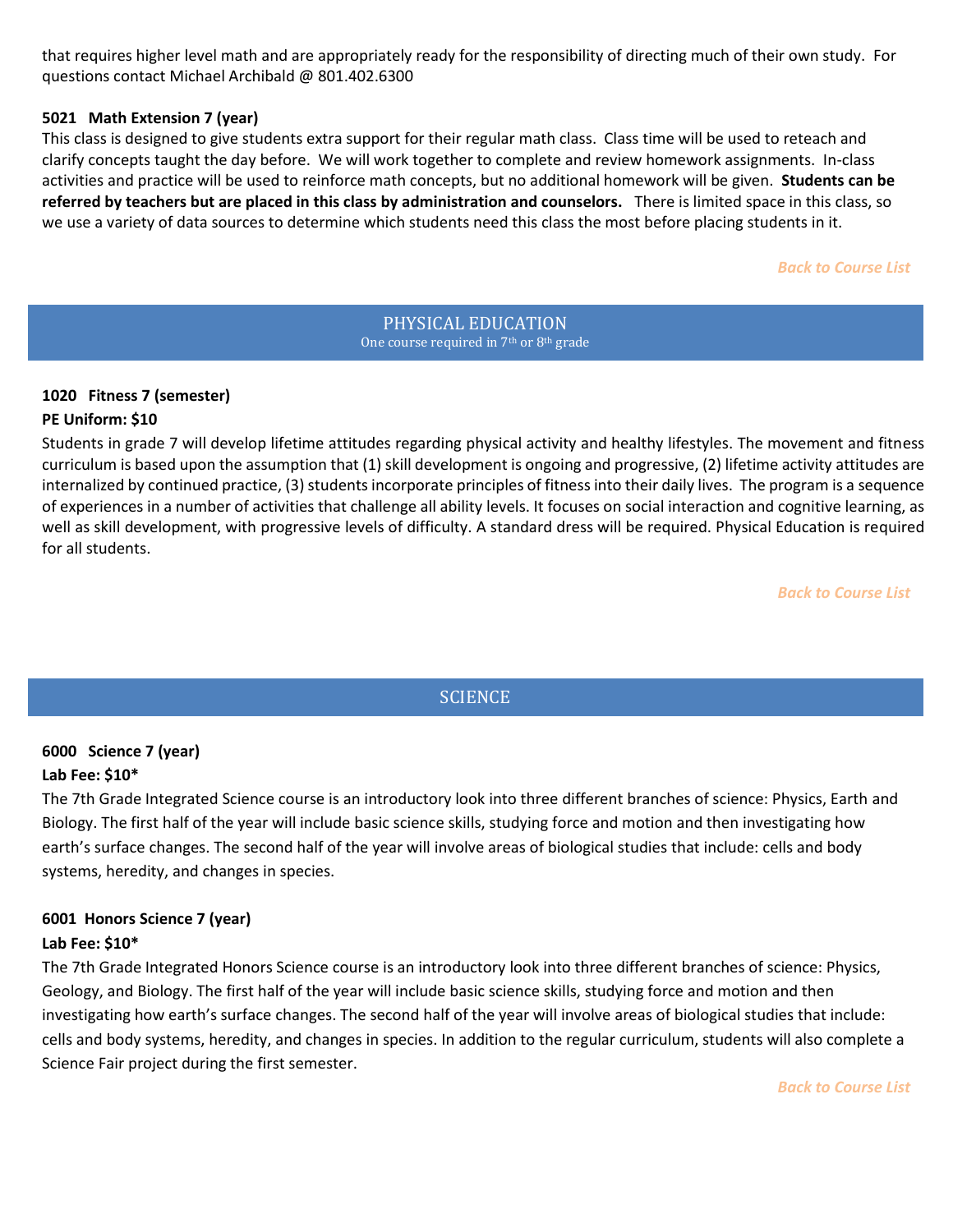## SOCIAL STUDIES

#### <span id="page-6-1"></span><span id="page-6-0"></span>**4500 Utah Studies (semester)**

An introductory course for social studies in Davis School District. Curricular content consists of key themes and concepts drawn from geography, history, economics, and government. Each of the concepts is explored through the use of global, national and local examples. The course focuses on the reading of both informational text and authentic, or primary source, material.

#### <span id="page-6-2"></span>**4504 Honors Utah Studies (year)**

Same course description as the semester Utah Studies course. The Honors course (year-long), however, studies approximately 40 concepts drawn from across the social sciences compared to 20 concepts studied in the semester nonhonors course.

*[Back to Course List](#page-0-0)*

#### WORLD LANGUAGES

<span id="page-6-3"></span>*If a student earns an A or B in a level 1 or 2 language class, it fulfills the World Language requirement for the University of Utah. Classes can be taken grades 7 through 12 to fulfill the previously mentioned requirement. No other university in Utah requires world language for admittance. The state*  sponsored Utah Promise Scholarship requires two years of a foreign language in grades  $9 - 12$ . Language courses, like any other instructional course, *cannot be retaken unless recommended by teacher.*

#### <span id="page-6-4"></span>**3110 Spanish 1 (year)**

#### **Recommended: Average to above average skills in English reading and writing.**

What do you want to do when you grow up? No matter what it is, knowing a second language can be very helpful especially if that language is Spanish. Join us as we embark on a great adventure, learning about the language and culture of the Spanish-speaking world. Hear it, speak it, read it and write it in a supportive environment using many different methods and activities. ¡Viva el español!

#### **3232 H DLI French 3 (year)**

#### **Limited: French Immersion Students Only**

French III Honors DLI is a coursed designed to facilitate the continuing development of French Immersion students progressing from a recognized French Immersion program within the State of Utah. The course will emphasize listening, specking, writing and reading French through 6 thematic units of instruction.

#### **3235 DLI French Culture/Media (semester)**

#### **Limited: French Immersion Students Only**

French Culture and Media is designed as a single semester companion course to French DLI. Students will study the related 6 thematic units of DLI and in addition incorporate French culture and media using a wide range of technological resources. This course has strong elements of Pre-Advanced Placement methodology and is considered preparatory to the AP French Course that will be offered in the  $9<sup>th</sup>$  grade.

#### **3332 H DLI Chinese 3 (year)**

#### **Limited: Chinese Immersion Students Only**

This Course continues the development of speaking, listening, reading and writing skills. Narratives and dialogues are used to teach structure and vocabulary. Culture and geography of the native country are taught through reading selections.

# **3335 DLI Chinese Culture/Media (semester)**

# **Limited: Chinese Immersion Students Only**

The Culture & Media course builds skills in cultural-linguistic competencies necessary for successful communication with native speakers. Students utilize media and authentic texts to learn about the diverse cultural products, practices, and perspectives of countries. The topics and task for the  $7<sup>th</sup>$  and  $8<sup>th</sup>$  grade years, along with careful support for students to reach proficiency targets, lead intentionally to the Chinese AP Language & Culture course content.